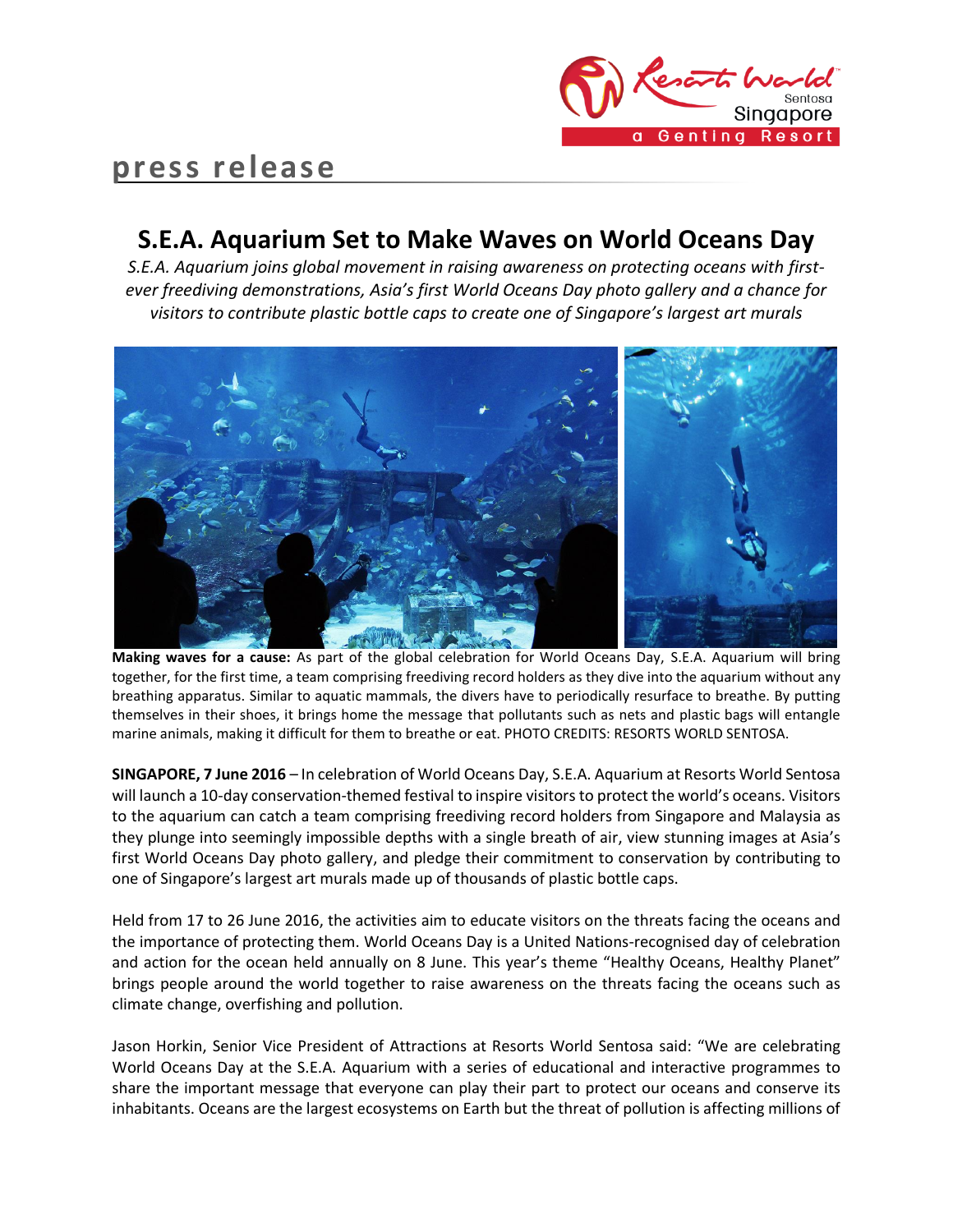

species. Small actions like not disposing thrash into the oceans have a big, direct impact in saving marine life from the danger of ingesting plastic or entangling in debris. We hope visitors to the S.E.A. Aquarium during the 10-day festival will leave inspired to do more to sustain our oceans – for present and future generations."

## **Singapore's First Freediving Demonstration By Record Holders**

For the first time, S.E.A. Aquarium will bring together a team comprising freediving record holders from Apnea Association of Singapore and Malaysia as they freedive in the aquarium's iconic and largest habitat – the Open Ocean Habitat. Free diving is a physically challenging activity that involves going deep underwater without any breathing apparatus. Divers will enter the 12m-deep exhibit, holding their breath for several minutes while swimming gracefully amongst 40,000 marine animals from 120 species.

Similar to aquatic mammals, the divers have to periodically resurface to breathe. By putting themselves in their shoes, it brings home the message that pollutants such as nets and plastic bags will entangle marine animals, making it difficult for them to breathe or eat. Through a live commentary on the divers' demonstrations, S.E.A. Aquarium hopes to educate visitors on the importance of keeping the oceans free from pollution to ensure the survival of marine life. Visitors can catch the freediving demonstrations at 12.00pm, 12.30pm, 1.30pm and 2.00pm on the weekends of 17 to 26 June at the Open Ocean Habitat.

## **Asia's First World Oceans Day Photo Gallery**

S.E.A. Aquarium will also host Asia's first World Oceans Day photo gallery that will showcase winning images from a worldwide photo competition supported by the United Nations. Through compelling narratives accompanying these stunning images, visitors will appreciate the beauty and significance of the oceans to mankind.

## **Conservation Pledge Walls**

Visitors can pledge their commitment to conservation at a gigantic photo pledge wall by taking a picture with their family and friends, or contribute to one of Singapore's largest art murals made up of tens of thousands of plastic bottle caps. Illustrating how small actions can create large impact for the environment, visitors have the opportunity to place their bottle caps on the mural themselves and be part of the collective effort.

## **New Fishy Residents at Tropical SEAFest**

S.E.A. Aquarium recently introduced new fishy residents at three thematic habitats – Hawaii, California and the Caribbean – as part of a Tropical SEAFest. Over 200 specimens from more than 40 species are featured in these new permanent exhibits. Some of the new species include the bright orange Garibaldis and California sheephead fish in an underwater Southern Californian kelp forest, and the threatened Rooster Hogfish, named for its pig-like snout and large protrusible mouth.

Other activities include a series of engaging talks from aquarists, interactive games and an educational trail for kids to discover more about the new underwater residents and what they can do to help protect the oceans.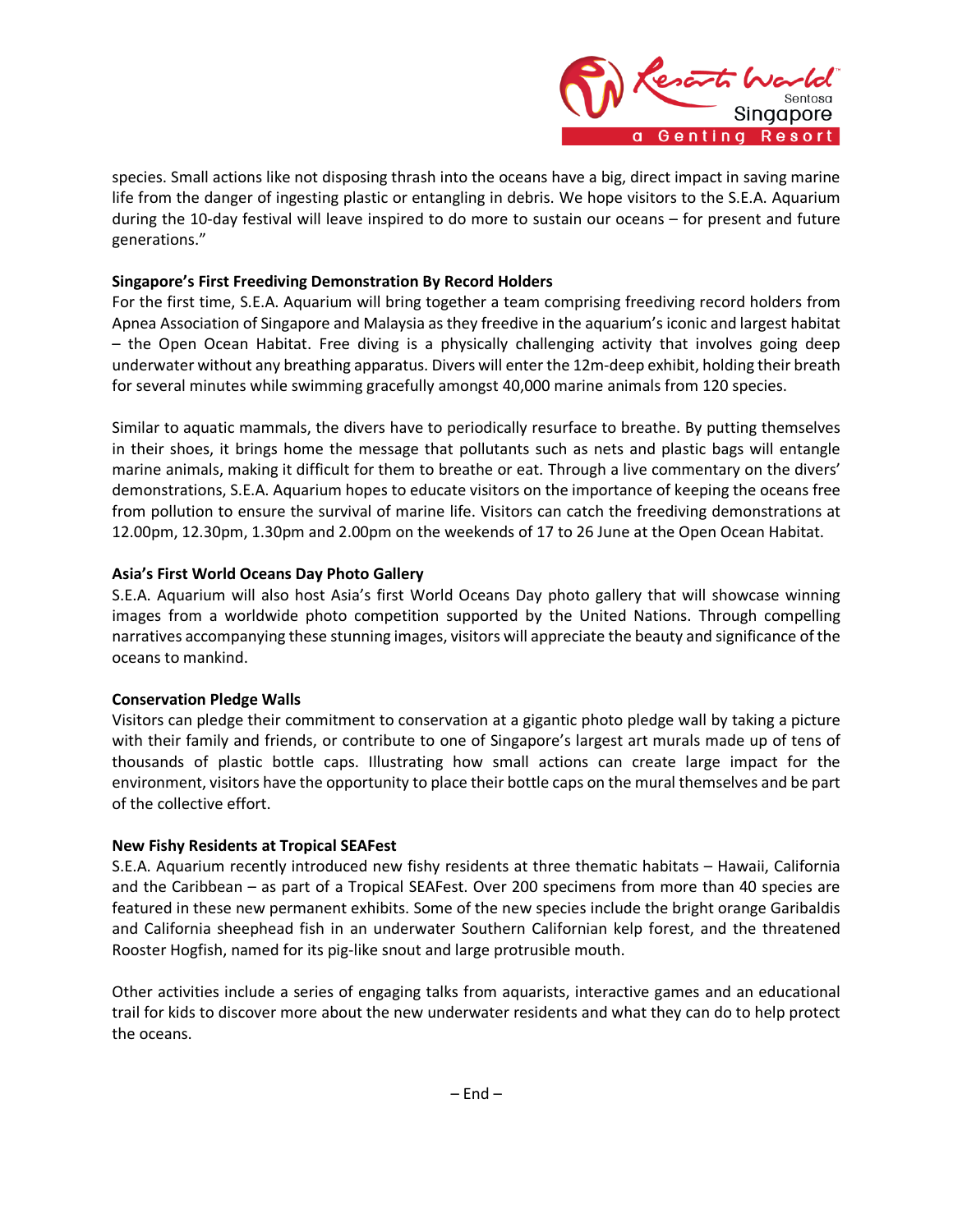

#### **ABOUT RESORTS WORLD SENTOSA**

Resorts World Sentosa (RWS), Asia's ultimate destination resort, is located on Singapore's resort island of Sentosa. Spanning 49 hectares, RWS is home to key attractions including the region's first-and-only Universal Studios theme park, S.E.A. Aquarium (one of the world's largest aquariums), Adventure Cove Waterpark and Dolphin Island. Other attractions include a Maritime Experiential Museum, an award-winning destination spa, a casino, six unique hotels, the Resorts World Convention Centre, celebrity chef restaurants, and specialty retail outlets. The resort also offers world-class entertainment, from original resident productions to concerts and public shows such as the Crane Dance and the Lake of Dreams. RWS has been named "Best Integrated Resort" since 2011 for five consecutive years at the TTG Travel Awards which recognises the best of Asia-Pacific's travel industry.

RWS is wholly owned by Genting Singapore, a company of the Genting Group. For more information, please visit [www.rwsentosa.com.](http://www.rwsentosa.com/)

[ResortsWorldatSentosa](https://www.facebook.com/ResortsWorldatSentosa) B @rwsentosa Www.rwsentosablog.com

#### **MEDIA CONTACTS**

#### **Resorts World Sentosa**

Chua Loo Lin Tel: + 65 6577 9896 / +65 9851 4175 E-mail[: loolin.chua@RWSentosa.com](mailto:loolin.chua@RWSentosa.com)

Shaiful Rizal Tel: +65 6577 9761 / +65 9170 2542 E-mail[: shaiful.malek@RWSentosa.com](mailto:shaiful.malek@RWSentosa.com)